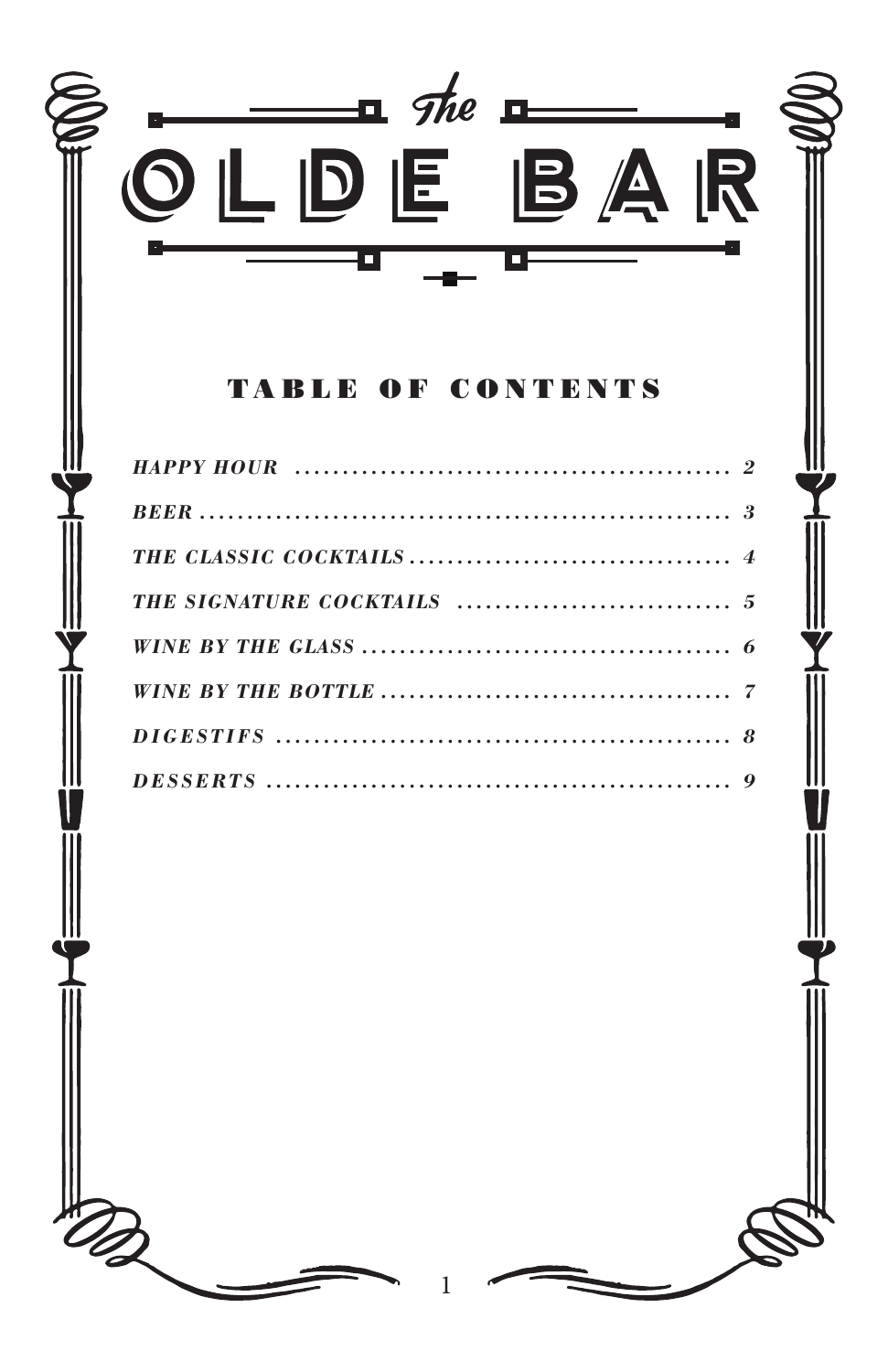

\*Consumers are advised that eating raw or undercooked food may increase risk of foodborne illness.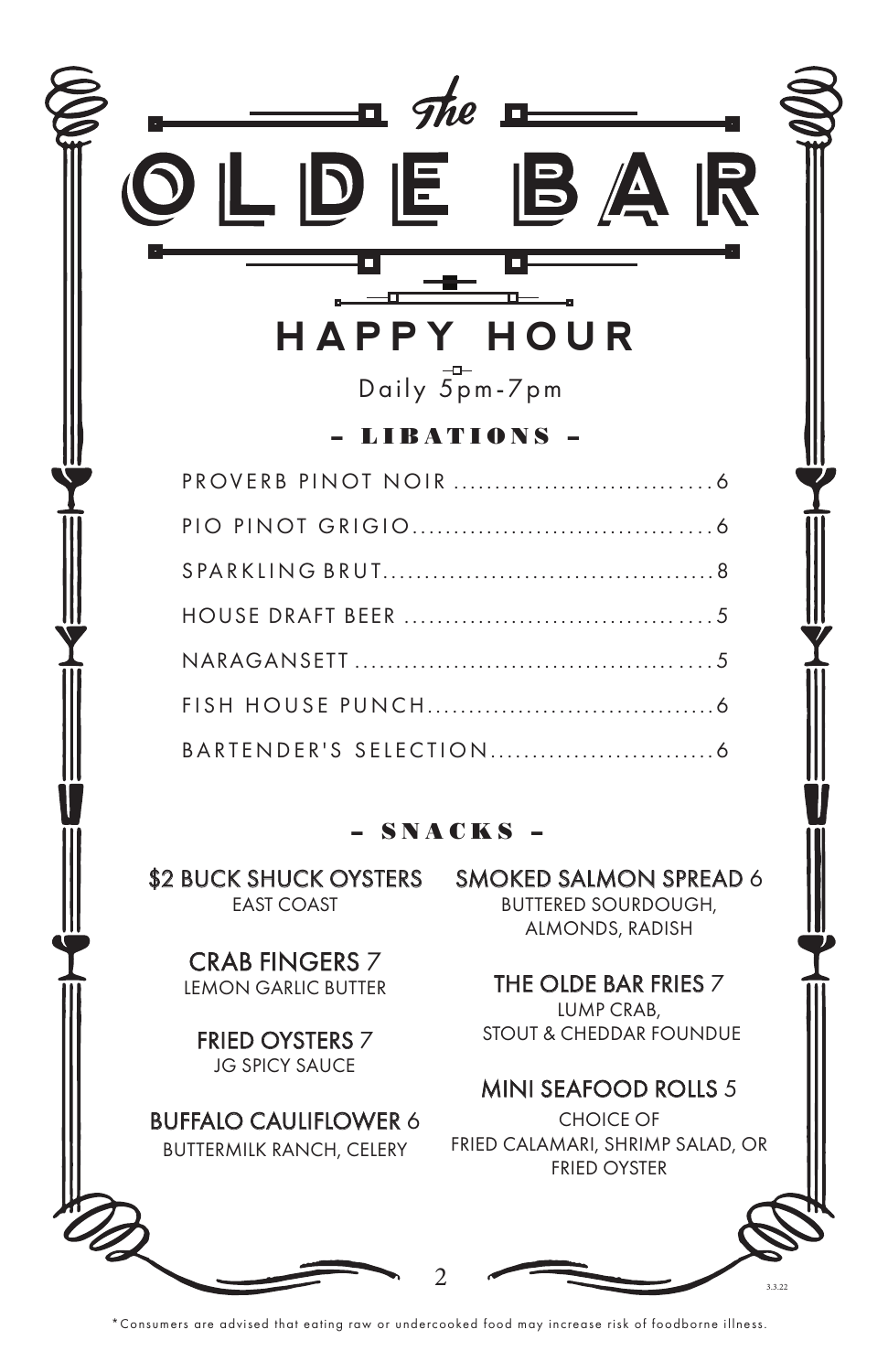

# ÷. ᇁ **BEER/CIDER**

BOTTLES/CANS

| NARRAGANSETT                  |
|-------------------------------|
|                               |
| LAGUNITAS IPA                 |
|                               |
| <b>DOGFISH HEAD 90 MINUTE</b> |
|                               |
| <b>JACK'S CIDER</b>           |
|                               |
| MILLER LITE                   |
|                               |
| YUENGLING                     |
|                               |
| WHIRLPOOL                     |
|                               |
| <b>GUINESS</b>                |
|                               |
|                               |

# ON DRAFT

Ÿ

| YARDS PHILLY PALE ALE     |  |
|---------------------------|--|
|                           |  |
| DOCK ST. BOHEMIAN PILSNER |  |
|                           |  |
| <b>2SP DELCO LAGER</b>    |  |
|                           |  |
| YARDS LEVEL UP            |  |
|                           |  |
| CAPE MAY IPA              |  |
|                           |  |
| <b>ALLAGASH WHITE</b>     |  |

\*Consumers are advised that eating raw or undercooked food may increase risk of foodborne illness.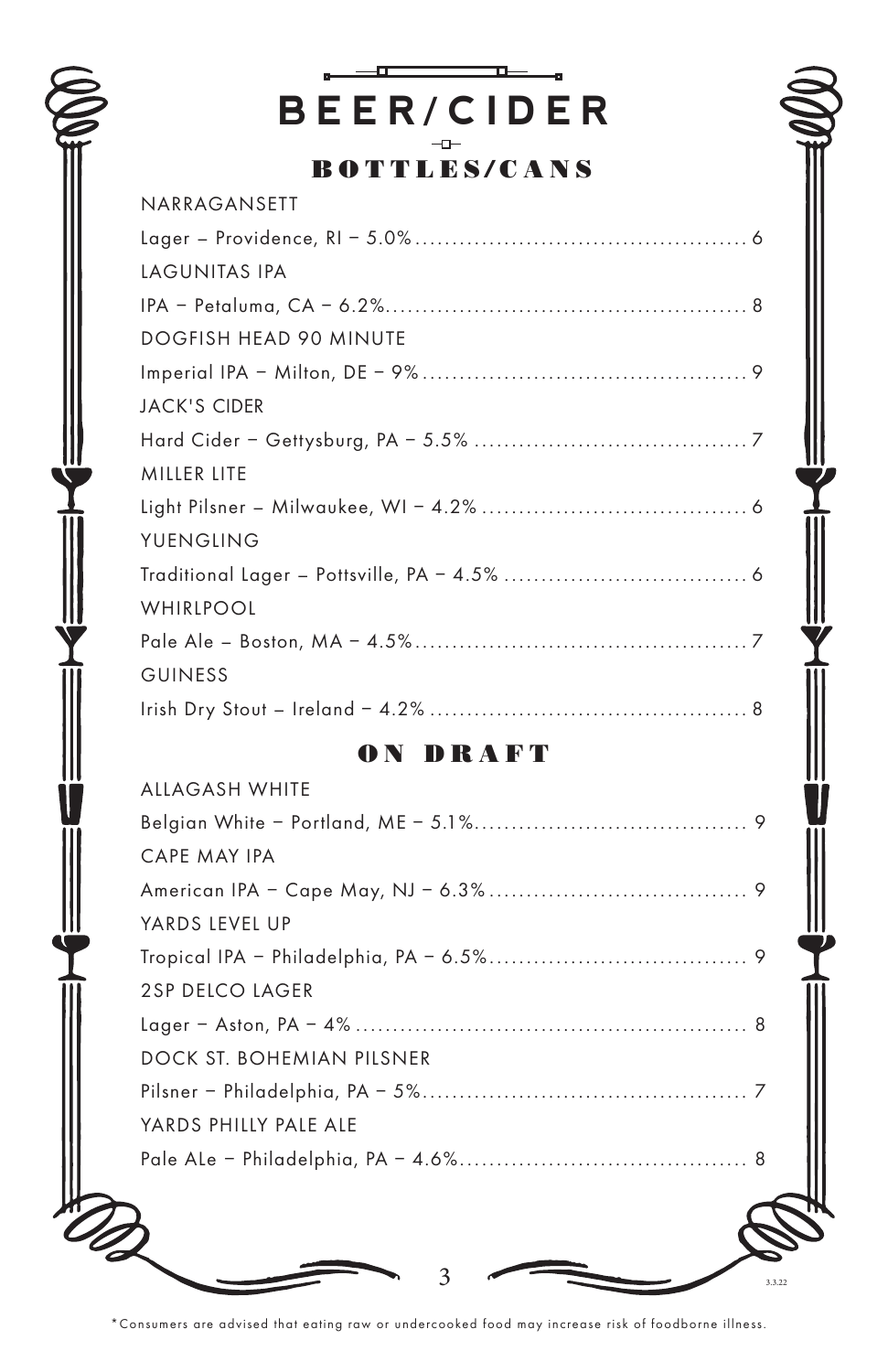



BEE'S KNEES Barr Hill Gin, Barr Hill Raw Honey, Lemon, Lavender Bitters

 $-15 -$ 

**SIESTA** 

Tequila, Campari, Citrus, Angostura

– 15 –

### BOULIVARDIER

Jim Beam Bourbon, Campari, Dolin Sweet Vermouth

– 15 –

# PENICILLIN

Monkey Shoulder Scotch, Ginger, Honey Syrup, Laphroaig Float

 $-15 -$ 

EASY STREET

New Amsterdam Gin, St. Germain, Lemon, Cucumber

– 14 –

THE OLDE BAR G&T Gin, Spiced Fever Tree Quinine Syrup, Pink Peppercorn

 $-14 -$ 

4 3.3.22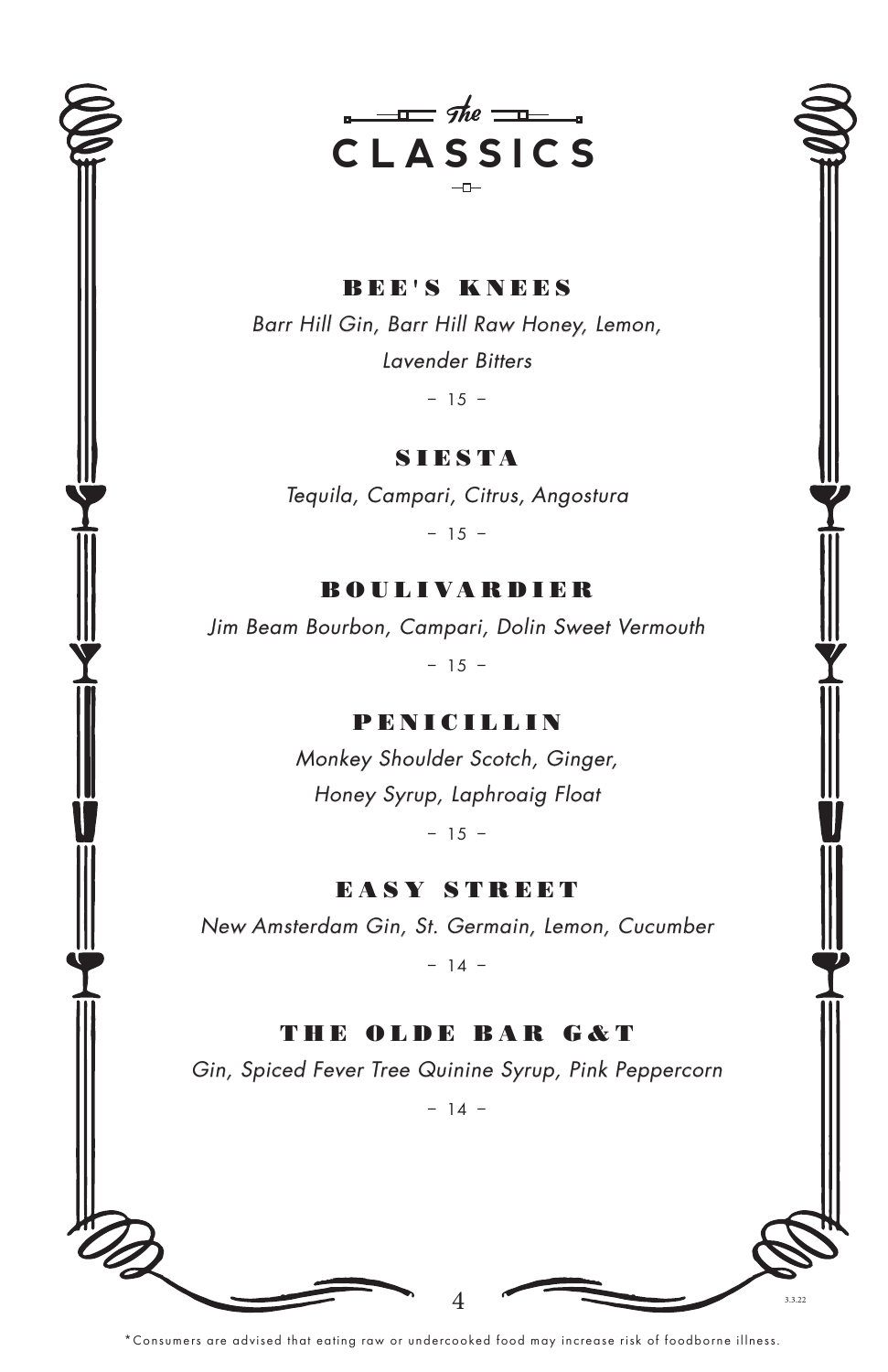



# FISH HOUSE PUNCH

ORIGINAL RECIPE

The Quintessential American Punch.

Myers's Dark Rum, Cruzan Light Rum, Peach, Christian Bros. Brandy, Lemon, Black Tea

– 12 –

ROSE GOLD

Wheatley Vodka, Passion Fruit, Rosemary, Angostura Bitters

– 13 –

GOOD MORNING CHIEF

Old Grandad Bourbon, Averna, Blackberry, Sage, Egg White

– 16 –

GIRLS NIGHT OUT

Vodka, Lemon, Orange, Hibiscus Tea, Sparkling Wine

– 14 –

BIG MISTAKE, HUGE

Gin, Cocchi Americano, Lemon Corriander Shrub

– 15 –

EASTERN PASSAGE

Corazon Tequila, Lemon, Orange, Mango, Chile

– 16 –

FUNKEY MONKEY Smith & Cross, Wray & Nephew, Lime

– 15 –

5

\*Consumers are advised that eating raw or undercooked food may increase risk of foodborne illness.

3.3.22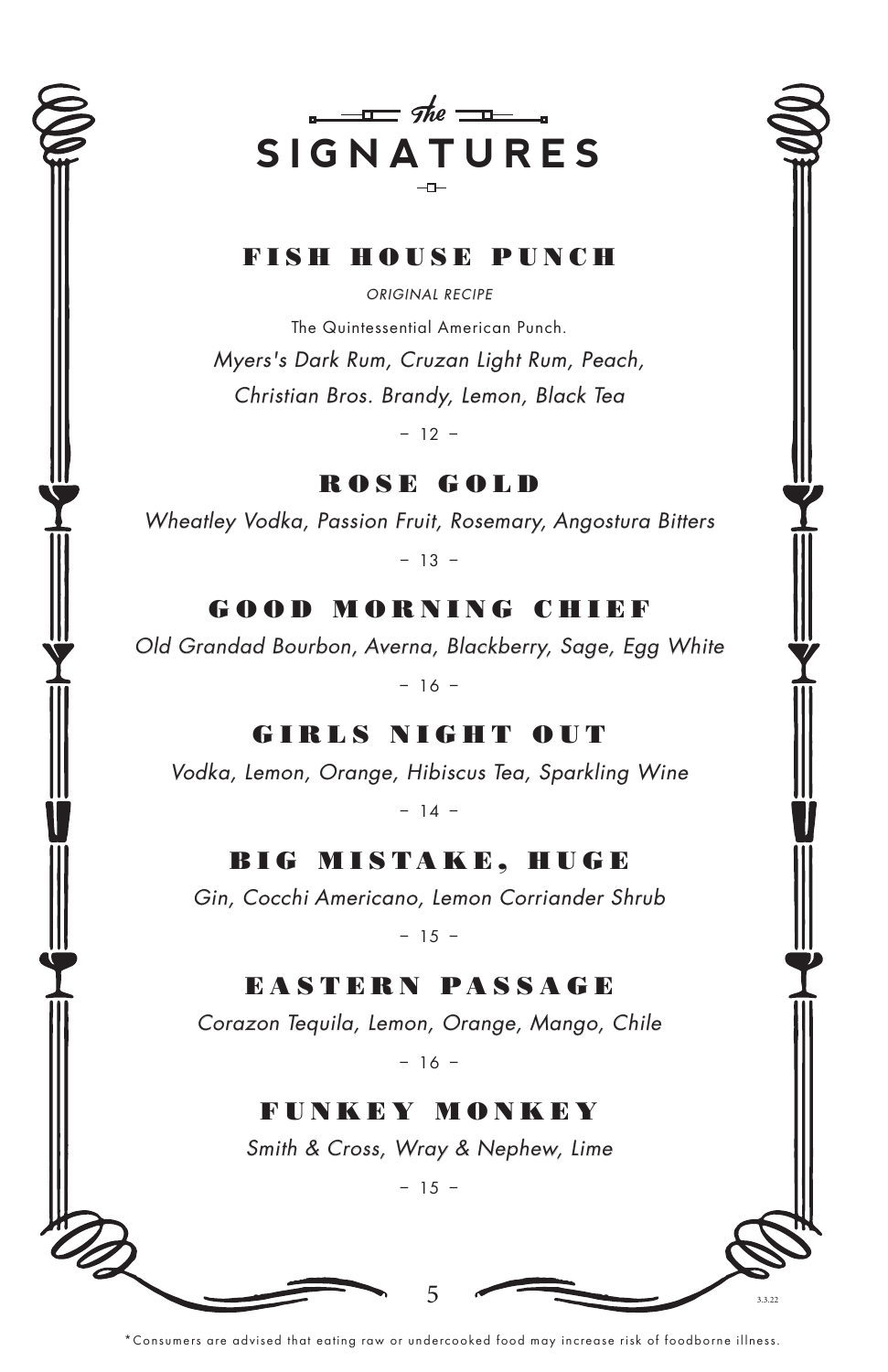

 $\mathbf{L}$ WINES BY THE GLASS

 $-\Box$ 

# **SPARKLING**

# **WHITES**

| GRÜNER VELTLINER MAPLE SPRINGS VINEYARD - PA  15/70 |  |
|-----------------------------------------------------|--|
|                                                     |  |
|                                                     |  |
|                                                     |  |
|                                                     |  |
|                                                     |  |
|                                                     |  |

# ROSÉ

# **REDS**

| CABERNET SAUVIGNON HERITAGE - CA 14/65            |  |
|---------------------------------------------------|--|
|                                                   |  |
| CÔTES DU RHÔNE BELLERUCHE ROUGE - FR  15/70       |  |
|                                                   |  |
| BEAUJOLAIS-VILLAGES CHATEAU DE VARENNES - FR13/60 |  |

\*Consumers are advised that eating raw or undercooked food may increase risk of foodborne illness.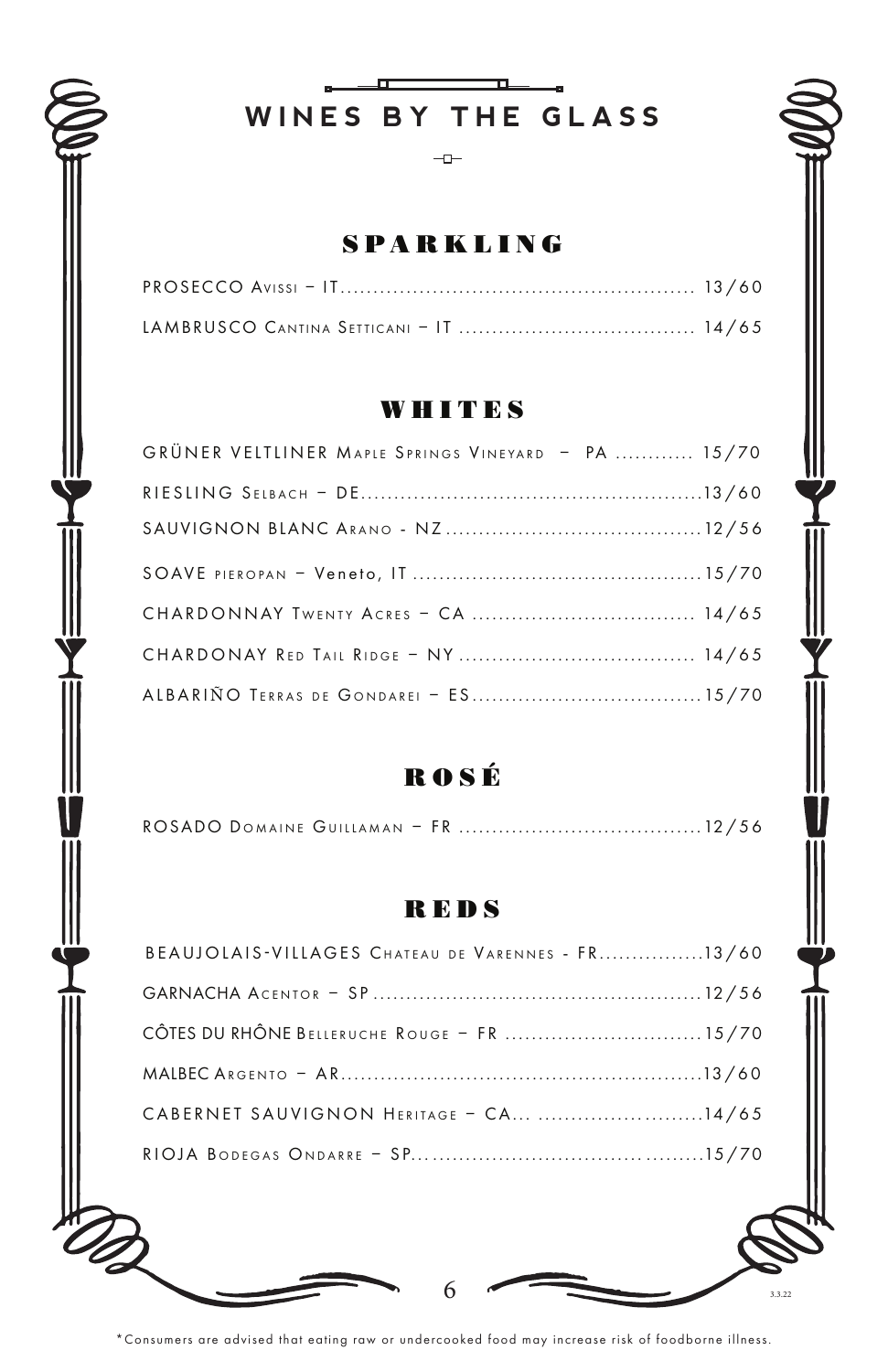# **WINES BY THE BOTTLE**

 $\mathbf{u}$ 

 $-$ <del>o</del>

# SPARKLING

| CHAMPAGNE, CUVÉE ROSÉ - LAURENT-PERRIER - Champagne, FR195 |  |
|------------------------------------------------------------|--|

# WHITES

# ROS É



D

 $7 \frac{ }{ }$   $\frac{ }{ }$   $\frac{ }{ }$   $\frac{ }{ }$   $\frac{ }{ }$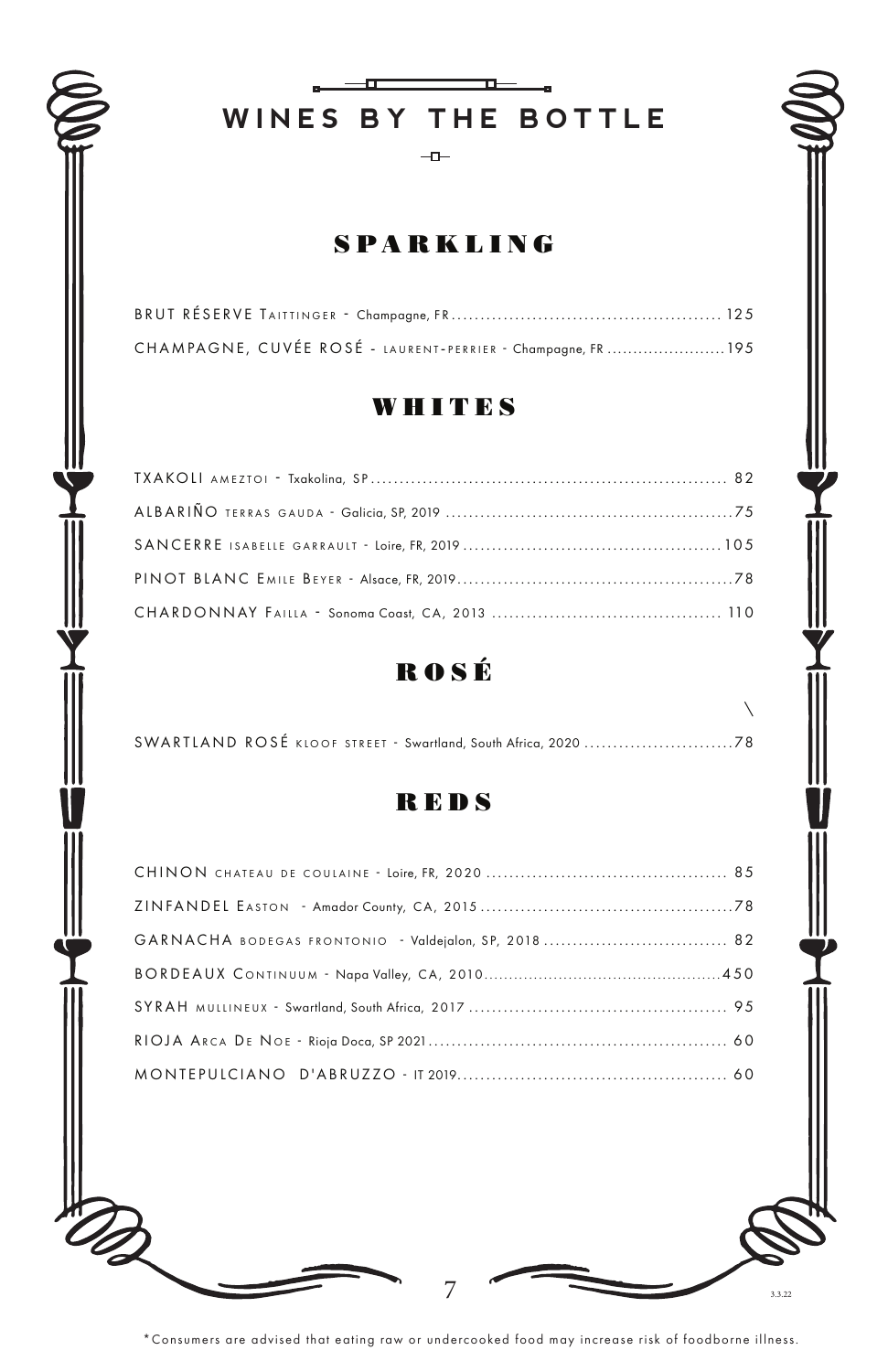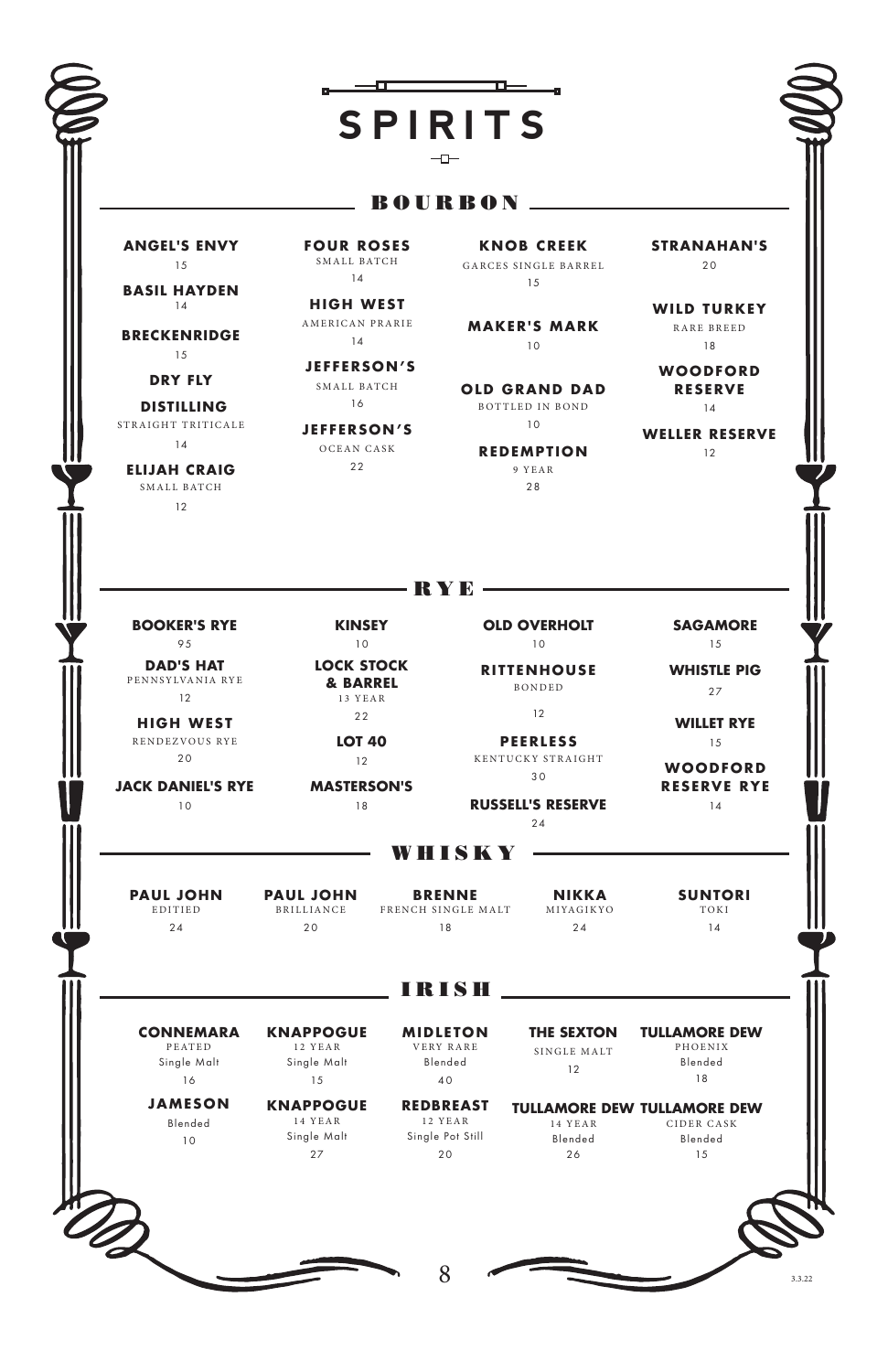# **SPIRITS**

#### SCOTCH ·

**ABERLOUR A'BUNADH**  Single Malt, Highland

 $22$ 

 **ARDBEG**  CORRYVRECKAN Single Malt, Islay 3 0

**AUCHENTOSHAN**  THREE WOOD Single Malt, Lowland  $25$ 

#### **AUCHENTOSHAN**  AMERICAN OAK

Single Malt, Lowland 15

**BALVENIE** 1 2 Y E A R DOUBLE WOOD Single Malt, Speyside  $20$ 

**BALVENIE** 1 4 Y E A R CARIBBEAN CASK Single Malt, Speyside  $22$ 

**BRUICHLADDICH** THE CLASSIC LADDIE Single Malt, Islay 18

 $-$ a $-$ 

**CRAGGANMORE** 12 YEAR Single Malt, Speyside  $20$ 

**CRAGGANMORE** 25 YEAR Single Malt, Speyside

6 5

**DALMORE**  12 YEAR Single Malt, Highland  $20$ 

**GLENFIDDICH** 15 YEAR Single Malt, Speyside  $21$ 

**GLENLIVET** 12 YEAR Single Malt, Speyside 16

**GLENMORANGIE** SIGNET Single Malt, Highland 75

#### 6 5 **JOHNNIE WALKER** B L A C K Blended, Scotland

**GLEN MHOR** 1980 Single Malt, Highland

 $\mathbf{L}$ 

14 **JOHNNIE WALKER** GREEN Blended, Scotland  $22$ 

**JOHNNIE WALKER** BLUE Blended, Scotland 6 3

> **LAGAVULIN** 16 YEAR Single Malt, Islay  $24$

**LAPHROAIG** 10 YEAR Single Malt, Islay 18

**LAPHROAIG** 32 YEAR Single Malt, Islay 100

**THE MACALLAN**  12 YEAR SHERRY OAK Single Malt, Highland 22

**THE MACALLAN** 18 YEAR SHERRY CASK Single Malt, Highland  $80$ 

**THE PEAT MONSTER** COMPASS BOX Blended Malt  $20$ 

> **ROSEBANK** 21 YEAR Single Malt, Lowland 85

**ST. MAGDALENE** 1 9 8 2 Single Malt, Lowland 75

**TALISKER** 10 YEAR Single Malt, Isle of Skye 22

**BOULARD**  GRAND SOLAGE Calvados, France 15

**COPPER & KINGS** 3 FLOYD'S BARREL FINISH Kentucky 19

> **AMARO LAZZARONI** 11 **AVERNA** 13 **BRANCA MENTA** 11 **BRAULIO** 14

**ESPERANCE**  5 ANS Bas Armagnac, France 26 **LAIRD'S 12**

**DOMAINE D'** 

STRAIGHT APPLE BRANDY New Jersey 12

> **CARDAMARO** 10 **CYNAR** 9 **CYNAR 70** 10 **DON CICCIO & FIGLI** AMARO DELLA SIRENE 15

**COPPER & KINGS** FLOODWALL APPLE BRANDY Kentucky 17

**H ENN E S S Y**  V S Cognac, France 13

- BRANDY -

**E&J BRANDY XO** California 10

3 8

**NAVAZOS PALAZZI**  SINGLE FINO CASK Brandy de Jerez, Spain

**REMY MARTIN** 1738 Cognac, France 19

**REMY MARTIN** VSOP Cognac, France 13

**PAUL BEAU** HORS D'AGE 30 YEAR Grand Champagne, France 5 0

 $-$  AMARI  $-$ 

**FERNET BRANCA** 10 **LUCANO** 12 **NONINO**

 $9 \left( \frac{1}{32} \right)$ 

**LUXARDO** AMARO ABANO 10

**MONTENEGRO**  $13$ 

 $21$ **S. MARIA AL MONTE** 15

**SIBILLA**

16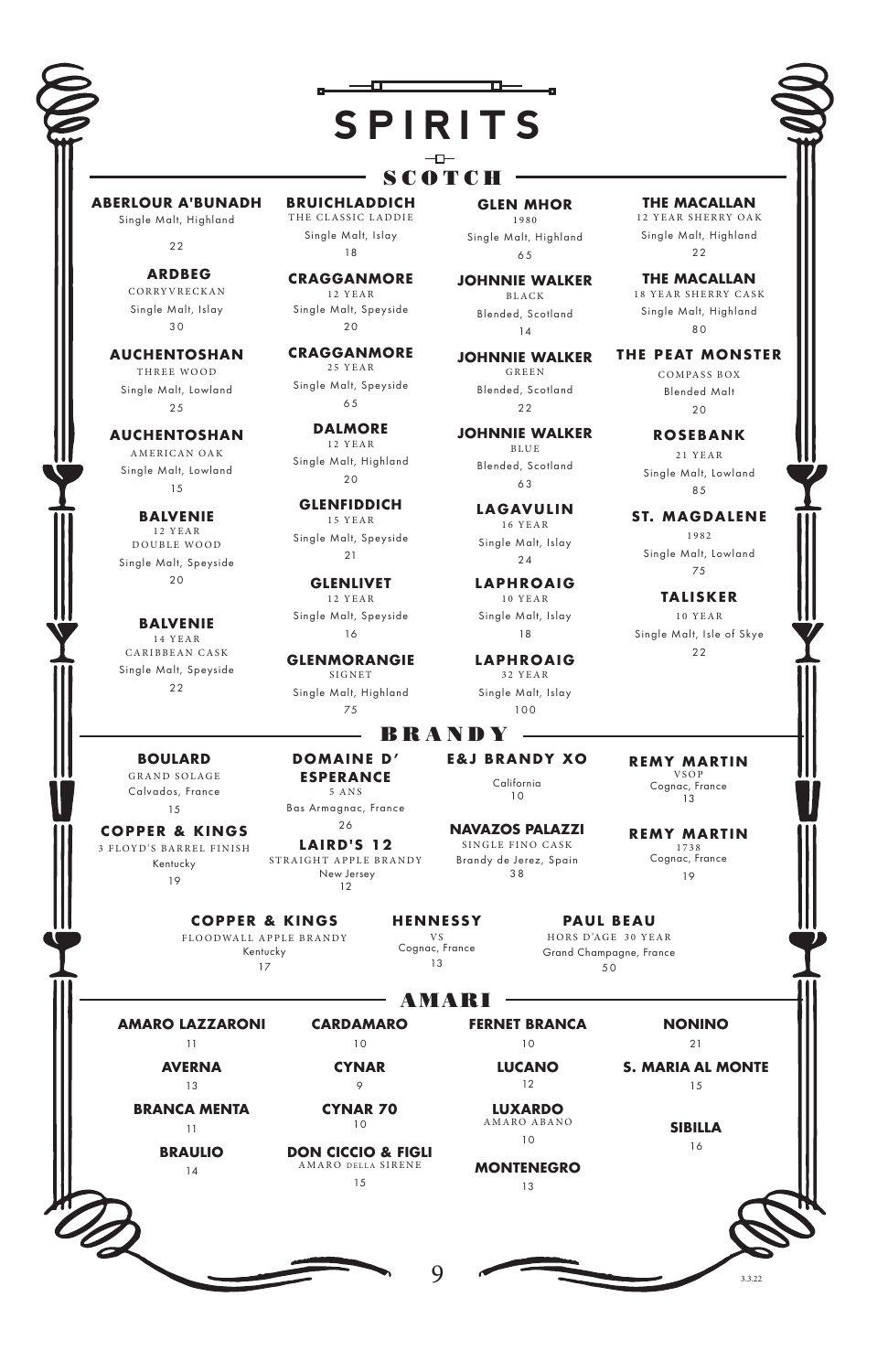

 $\frac{1}{2}$  the  $\frac{1}{2}$ **SWEETS**  $-$ 

ALEXANDER Hendrick's Gin, Cream Tempus Fugit Creme de Cacao

– 14 –

THE STINGER E&J Brandy XO, Creme de Menthe, Fernet Branca

– 13 –

### GOODNIGHT MOON

Montenegro Amaro, Lemon, Egg White, Red Wine Float

– 15 –

## THE ROCKSLIDE

Vodka, Kahlua, Bailey's Whipped Cream Chocolate Cake Crumbles

– 12 –

ESPRESSO MARTINI Vodka, Espresso, Kahlua

– 13 –